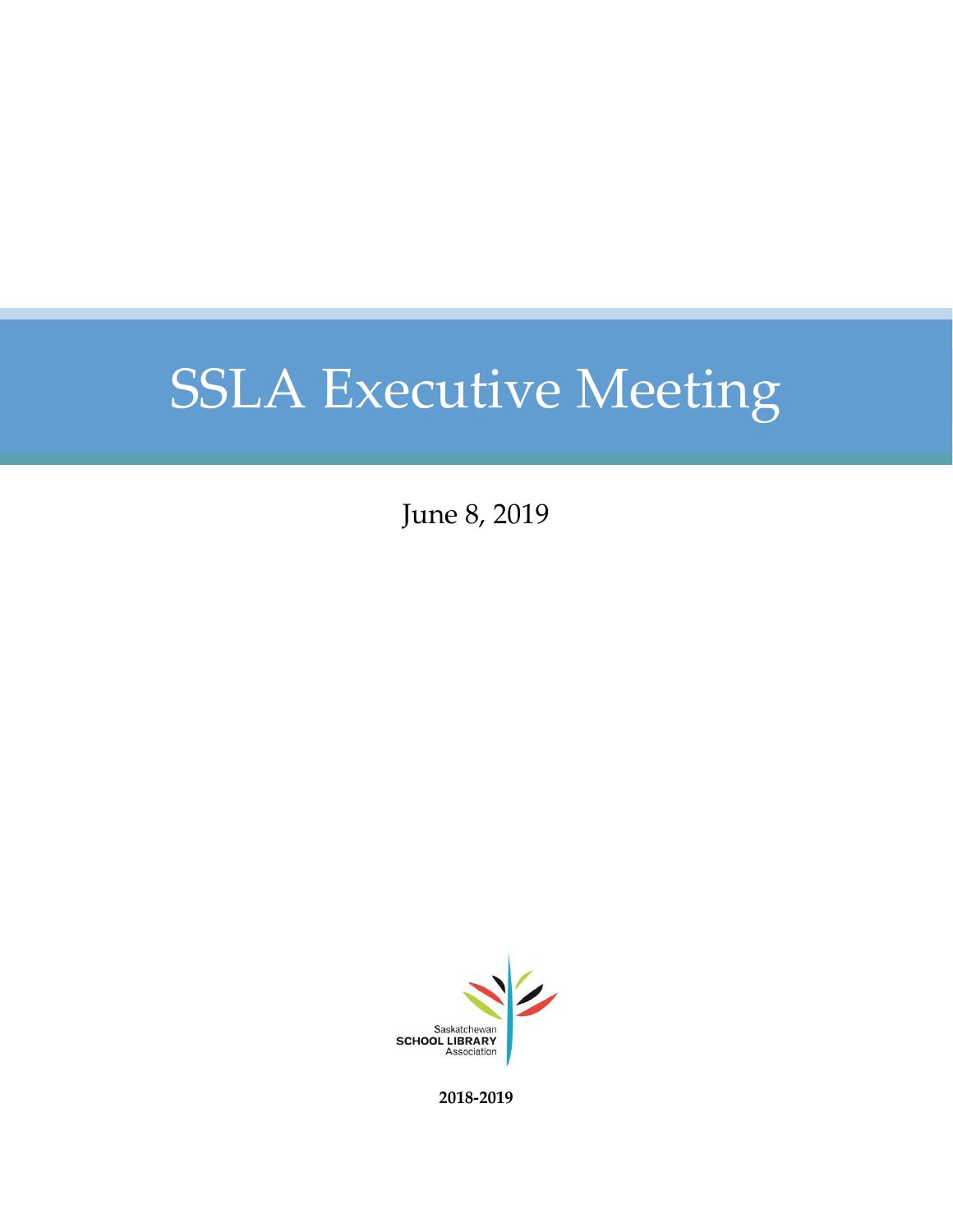

June 8, 2019

#### **Date**

March 9, 2019 Location: Dr. Martin LeBoldus High School 2330 – 25th Ave, Regina, SK

10:00 a.m – 3:00 p.m.

#### **Call to Order**

The meeting of the Saskatchewan School Library Association was called to order at 10:12 AM on June 8, 2019 by Gaetan Hammond.

Meeting was called to order at 10:12 AM.

### **Present: Gaetan, Carol, Regan, Carla, Charlotte, Hannah, Sophie Regrets: Katie Bell**

### **1. Approval of Agenda**

- **1.1. The agenda was** *unanimously approved* **as distributed.**
- **1.2. Additions to the agenda:**
- 1.2.1. Willow awards collaboration added to new business. (5.6 Acknowledgements move to 5.7). Motion for approval – Charlotte, seconded by Hannah, moved.

### **2. Approval of Minutes**

**2.1 The minutes of the previous meeting were** *unanimously approved* **as distributed.** Motioned by Hannah, seconded by Carla, moved.

#### **3. Reports**

#### **3.1. President**

Gaetan's year-end report is included in his report. Money is being moved back into our operating fund. TBD during budget review later in the meeting. Social Media was used as a tool to promote all SSLA communications, especially conference and awards. Four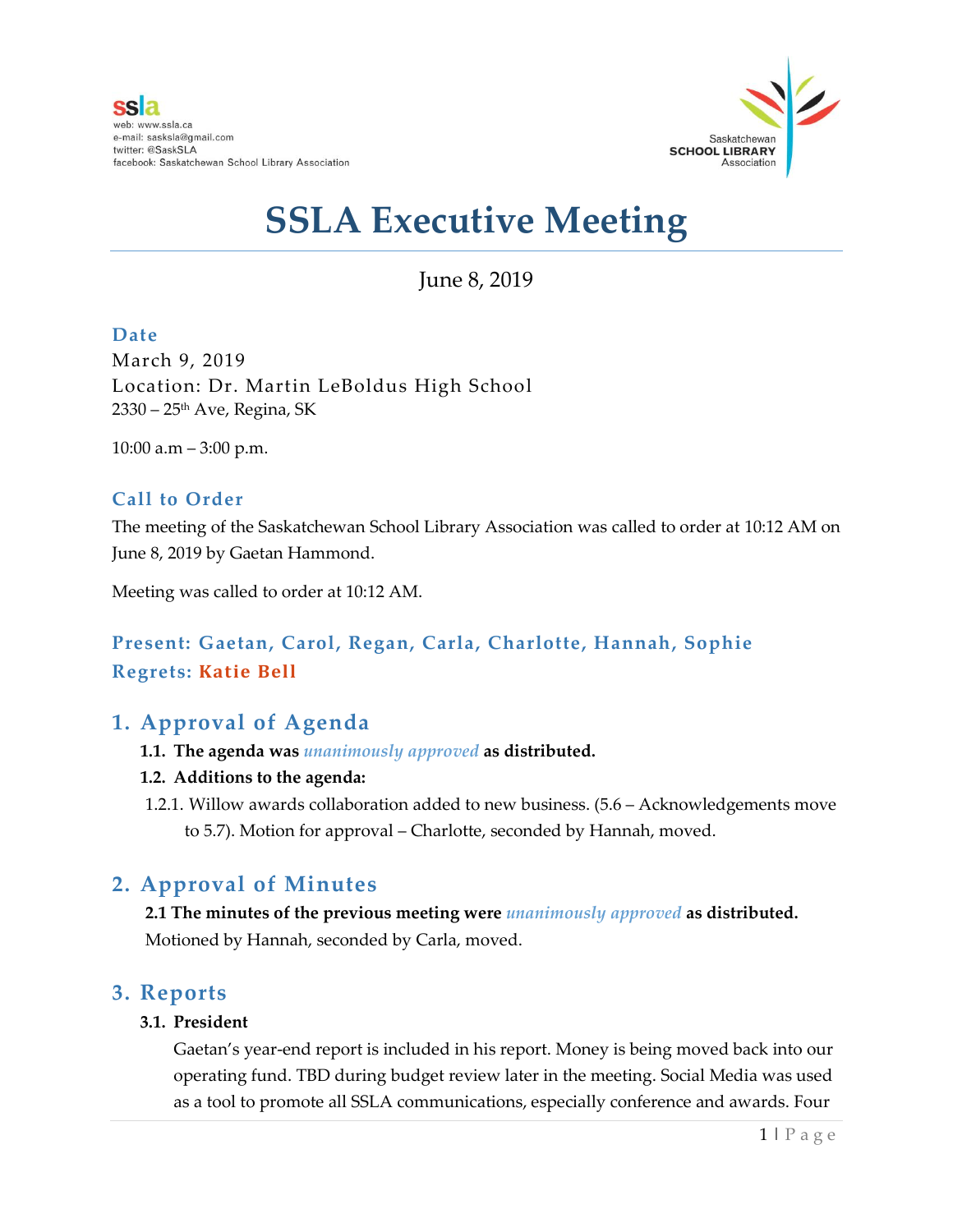

editions of our newsletter and three editions of the Medium. Amended constitution to make memberships the same cost. Memberships are now on a two-year cycle to match our current conference cycle. Income from conference was a financial gain. The grant for the FNMI project was extended. Gaetan is working on the school library contacts list. The Medium articles need to be archived.

#### **3.2. Past President**

Charlotte has been working on a school division contact list. She notes that there are many superintendents on the list which suggests that the library role is shrinking. The Multi-Type Library Board is looking for contacts so Charlotte will share. Charlotte has a box of slides that can be converted into digital photos. Gaetan has a contact who will do that. ACTION ITEM: Sophie will move photos to Google Drive from Flickr.

#### **3.4 Treasurer/Membership**

Both venues have not yet cashed their cheques. ACTION ITEM: Regan will contact both venues and encourage them to cash the cheques as soon as possible. PayPal has tightened up security which means that the account creator is the account owner. They required Carol to send lots of personal information. Gaetan suggests that we close the account with PayPal and move to Square. He will look into this. PayPal information on our website will be removed until this is cleared up.

#### **3.5 Professional Learning Councillors**

Nothing to report at this time. Conference will be discussed later in the meeting.

#### **3.6 Special Projects Councillor**

Carla sent an interim report to the STF. Carla and Hannah would like to set up a letter to send to teachers looking for resources. This could be a survey form which will be a little easier.

#### **3.7 Secretary/Archivist/Membership**

Sophie will contact Katie to confirm whether The Medium will be sending out another edition. We are waiting to hear about Learning Events in the fall. Jennifer Casa-Todd and Shannon McClintock Miller.

### **4. Open Issues**

#### **4.1. Plans for 2020-2021 Conference**

Pearson has approached Regan about partnering with SaskReads to bring Jennifer Serravello. One option is that they would pay for her and we would organize and take a fee. ACTION ITEM: Regan will look into this option some more. This conference would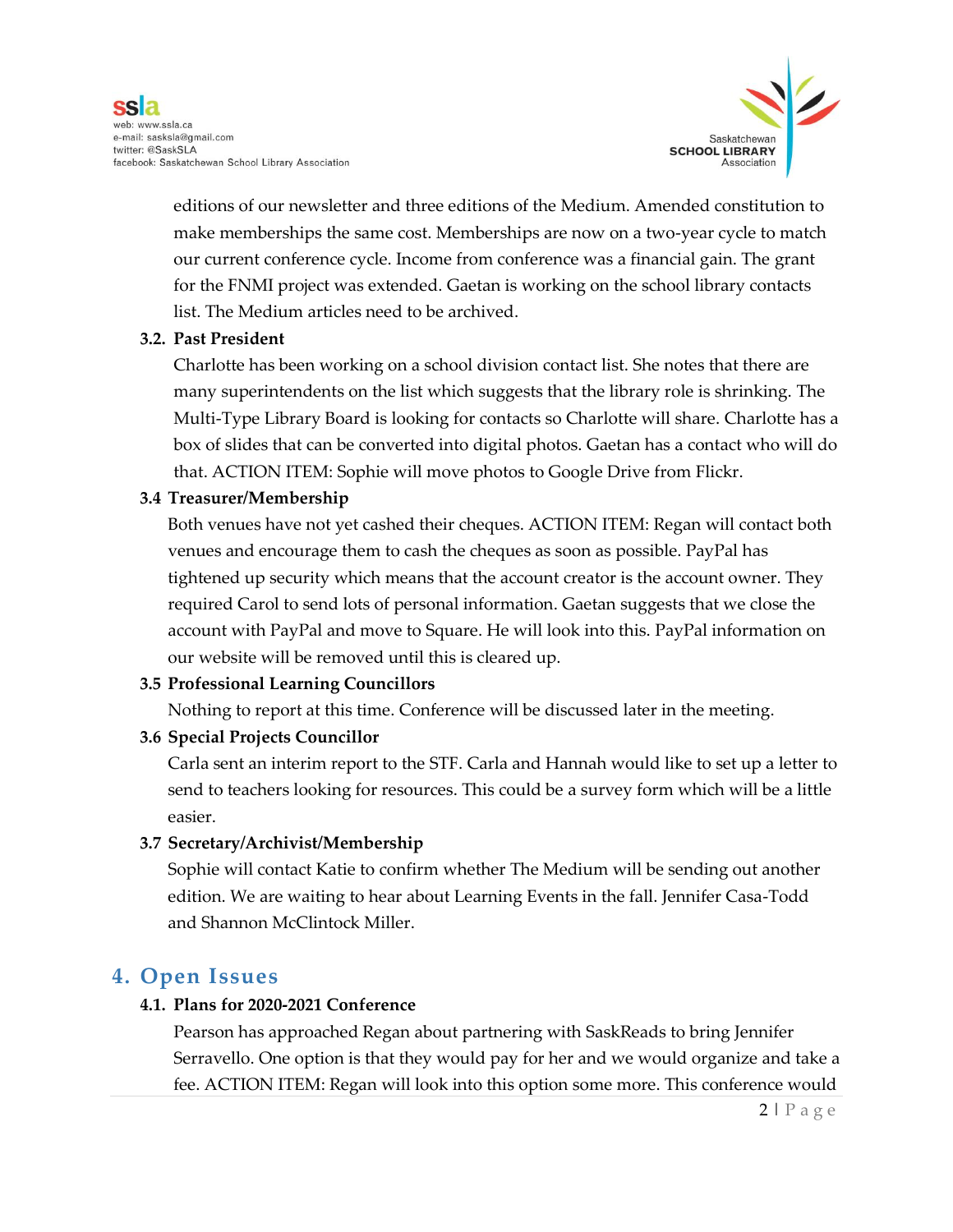

be in 2020. 2021 Conference – we had spoken about a technology conference in 2021 but we are looking at stepping away from this. We are considered maybe now doing a TRC conference. With FNU nearby and Concentus connections, we could build something with a main speaker in the morning and breakout sessions in the afternoon. The focus could be on culturally-responsive pedagogy. We could approach the ministry for support on this.

#### **4.2. Update on SLA 2020 Conference**

SLA 2020 Conference asked us to attend or present (at their cost). Gaetan will meet on June 12 to iron out details. Sophie suggests creating a fund to support our executive that attends PD as a representative of our executive. After discussion, the decision is to increase our chequing balance to cover any costs like this. SLA would like to maintain a relationship with SSLA.

#### **4.3. Year End Reports Due**

Please send these into Gaetan by June 30.

#### **5. New Business**

#### **5.1. Correspondence**

SLA – Link to 2019 Conference presentations. Our anniversary was mentioned in their newsletter so we will thank Judy Nicholson. We can promote Sask Libraries Week. CFLA Survey to complete. CSL Journal was great and Eric Walters challenge is something to consider.

#### **5.2. Introduction of New Executive**

Amy Perrey and Kari-Anne Ellery were unable to meet us this time. We will connect with them in September.

#### **5.3. 2019-2020 Proposed Budget**

#### **PGN:** Sept 21

**Meetings:** Sept 28 F2F (LeBoldus), Nov 2 (Carol), January 11 (Hannah), March 7 F2F (Prairie Valley), April 25 (Sophie), June 13 F2F (LeBoldus)

**Learning Events:** November 20, January 22, April 7

Budget is balanced based on an additional \$5000 transferred over from the reserve fund. Learning Events will be \$90 for all three. \$300 for a school. Budget was updated for 2019-2020 and can be found behind the veil online. ACTION ITEM: follow up with Katie Bell for article payments.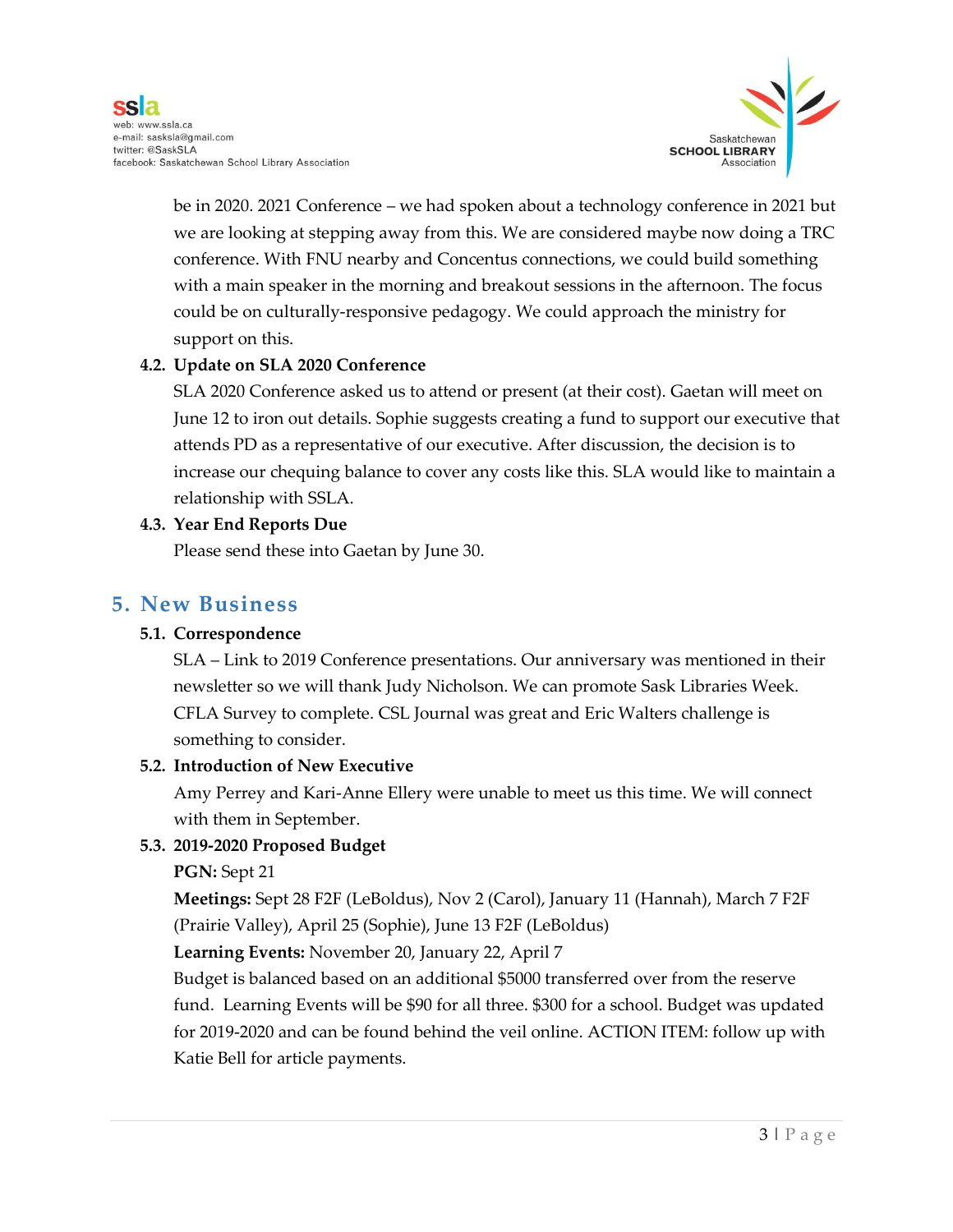



#### **5.4. Review of Executive Roles**

Deferred to the fall.

#### **5.5. Strategic Plan Review – Year 2 end, going into Year 3.**

Next year we will make a new strategic plan. The reserve fund has been established with a written policy. Advocacy plan will continue to be developed in our third year. Role discussion for ad hoc member will be considered in year three. Professional development has been offered to teachers – Conference and learning events have been well received and further opportunities have arisen for the upcoming years. We had two #SaskEdChat twitter chat and Facebook live sessions. We have attended various PDs as representatives of the SSLA. We have connected with SaskReads and have had a Multi-Type Library board representative. An executive member in the communications role could participate in ed chats on twitter. Switched to Blackboard Collaborate for learning events. We have used social media advertising and newsletters for events. Conference format was updated to every two years. We chose not to pursue the portal to access professional learning for a fee. We have been approached to participate in interdisciplinary projects by several groups. Association website was completely renewed. In the upcoming year we could have some website update tutorials for executive. ACTION ITEM: Gaetan will move the logo on our webpage to the header. The Medium has been redefined and no longer uses flipsnack. We have featured librarians from around the province and a 'blast from the past' section during our  $60<sup>th</sup>$ anniversary year. We will look into redefining our social media strategies in 2019-2020. We continue to develop interactive PD sessions. We have attended TMC, the Manitoba School Library Association conference. We have gone over executive roles at the end of each year. We will continue to look at communication strategy for attending PD. We have extended memberships to two years and will continue discussion on membership in the upcoming year.

#### **5.6. Willow Awards Collaboration**

The Willow Awards have been struggling. The SSLA has been connected with the Willows in the past and they are hoping we can join forces. Charlotte may join their board as an ad hoc representative of the SSLA.

#### **5.7. Acknowledgements**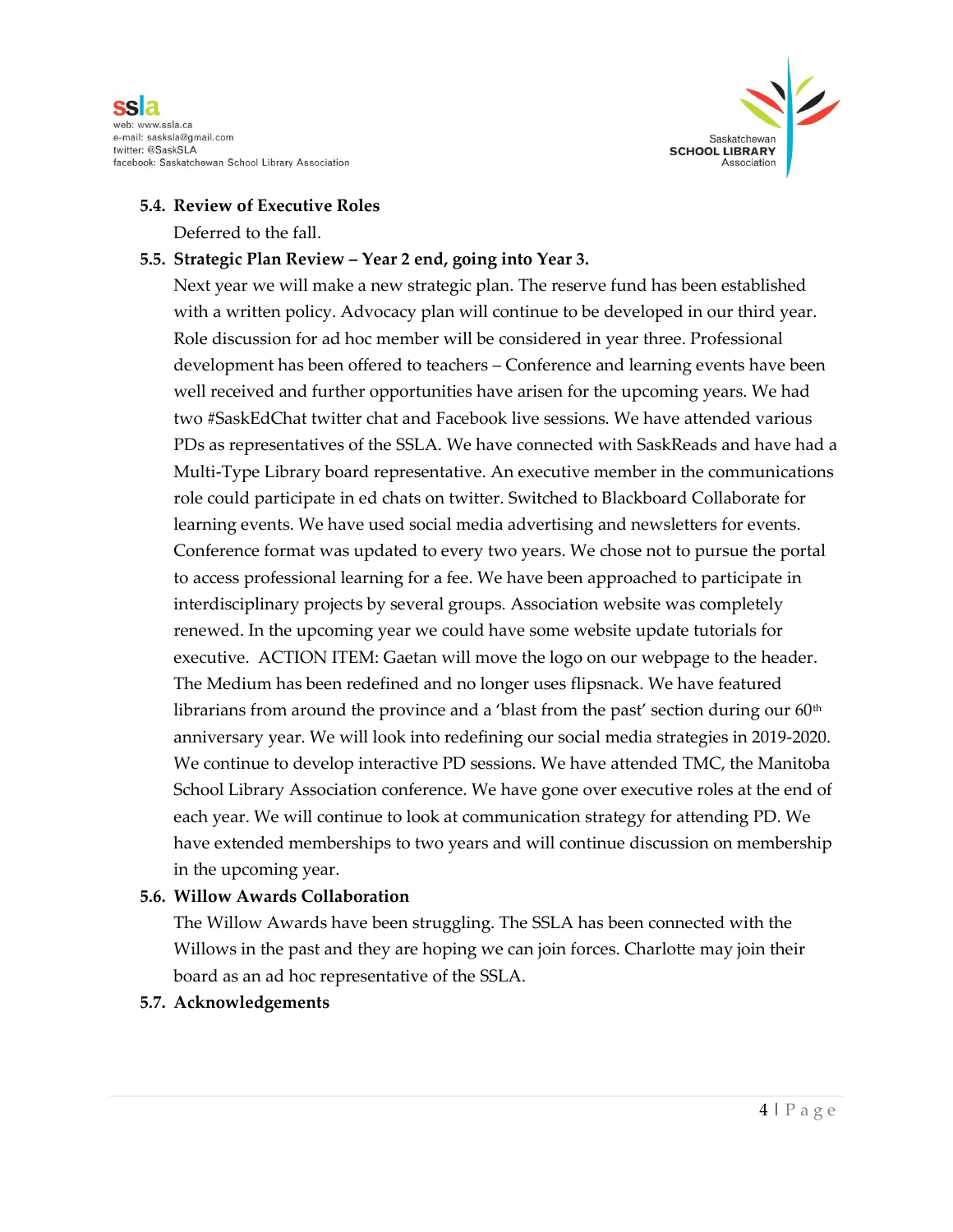

## **Adjournment:**

Meeting was adjourned at 2:56 PM by Regan. The next general meeting will be at Dr. Martin LeBoldus High School in Regina on September 28, 2019 at 10 AM.

Minutes submitted by: Sophie Long Approved by: Gaetan Hammond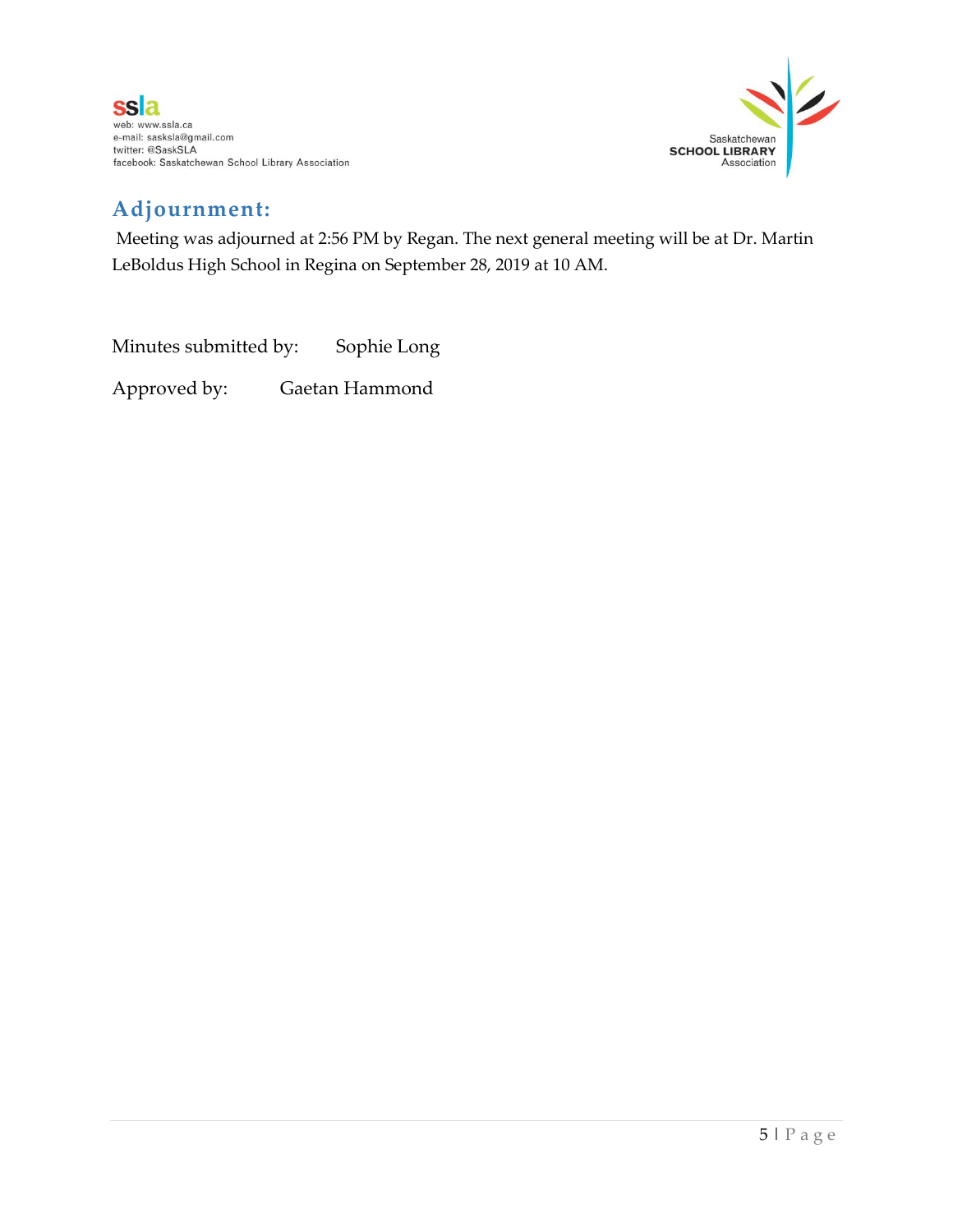

June 8, 2019

## **SSLA Executive Action List**

| Action                                                                              | <b>Who</b>        | <b>Comments</b> |
|-------------------------------------------------------------------------------------|-------------------|-----------------|
| Review school division contacts                                                     | Charlotte, Sophie |                 |
| Set meeting date for Special Projects meeting (in Regina?)                          | Hannah, Carla     |                 |
| Send AGM reports to Gaetan                                                          | Executive         |                 |
| Send personal photo/headshot to SSLA Gmail account                                  | Executive         |                 |
| Send out contracts for Learning Events                                              | Gaetan/Sherry     | In progress     |
| Determine direction for Conference 2021                                             | Regan             |                 |
| Contact possible presenters for learning events                                     | Gaetan            |                 |
| Review roles assigned in the Strategic Plan and complete<br>associated tasks        | Executive         | Ongoing         |
| Promote SSLA events, publications, membership and<br>digital badges on social media | Executive         | Ongoing         |
| Submit any expenses or requisitions to Carol as they arise                          | Executive         | Ongoing         |
| Support all members and be cognizant of stresses and<br>challenges.                 | Executive         | Ongoing         |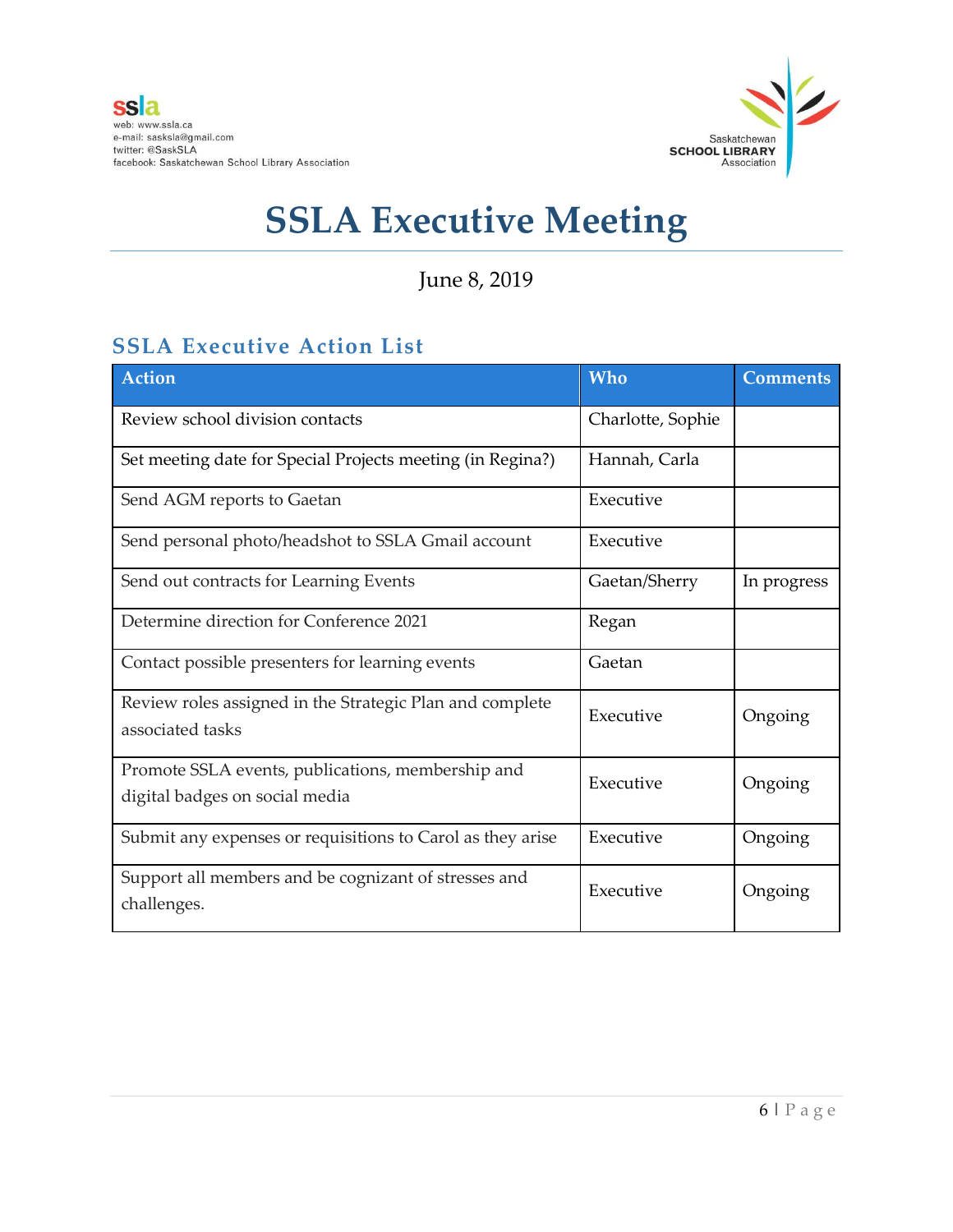

June 8, 2019

## **President's Report**

#### **President's Report 2018-2019**

Throughout the 2018-2019 year, SSLA successfully engaged members with a number of excellent professional development opportunities and with a commitment to communicate the latest and greatest of the library and literacy world through a variety of platforms from social media postings to our peer-reviewed journal and our newsletters. SSLA's membership is 294 members in total.

#### **Strategic Plan**

In accordance with Year 2 of our Strategic Plan, the SSLA Executive undertook the following actions:

#### Setting Strategic Direction

*The SSLA took out \$10,000 from its Operating Fund to provide a security cushion to cover the expenses from the Ruth Culham Workshops. After the success of the workshops, the money was returned to the Opportunity Fund.* 

#### Professional Development

- *The SSLA submitted presentation proposals for the Regina Teachers' Convention.*
- *The SSLA hosted two workshops for April 11 & 12, 2019 featuring Ruth Culham.*
- *The SSLA planned three learning events on Blackboard Collaborate for 2019-2020, featuring Jennifer Casa-Todd, Shannon McClintock Miller, and Jennifer LaGarde.*
- *The SSLA increased our social media presence through a Facebook Page, and more frequent use of our Twitter account.*

#### Communication

- *The SSLA distributed at least three newsletters during the 2018-2019 year.*
- *The SSLA offered awards and bursaries for 2018-2019, although no recipients were put forward.*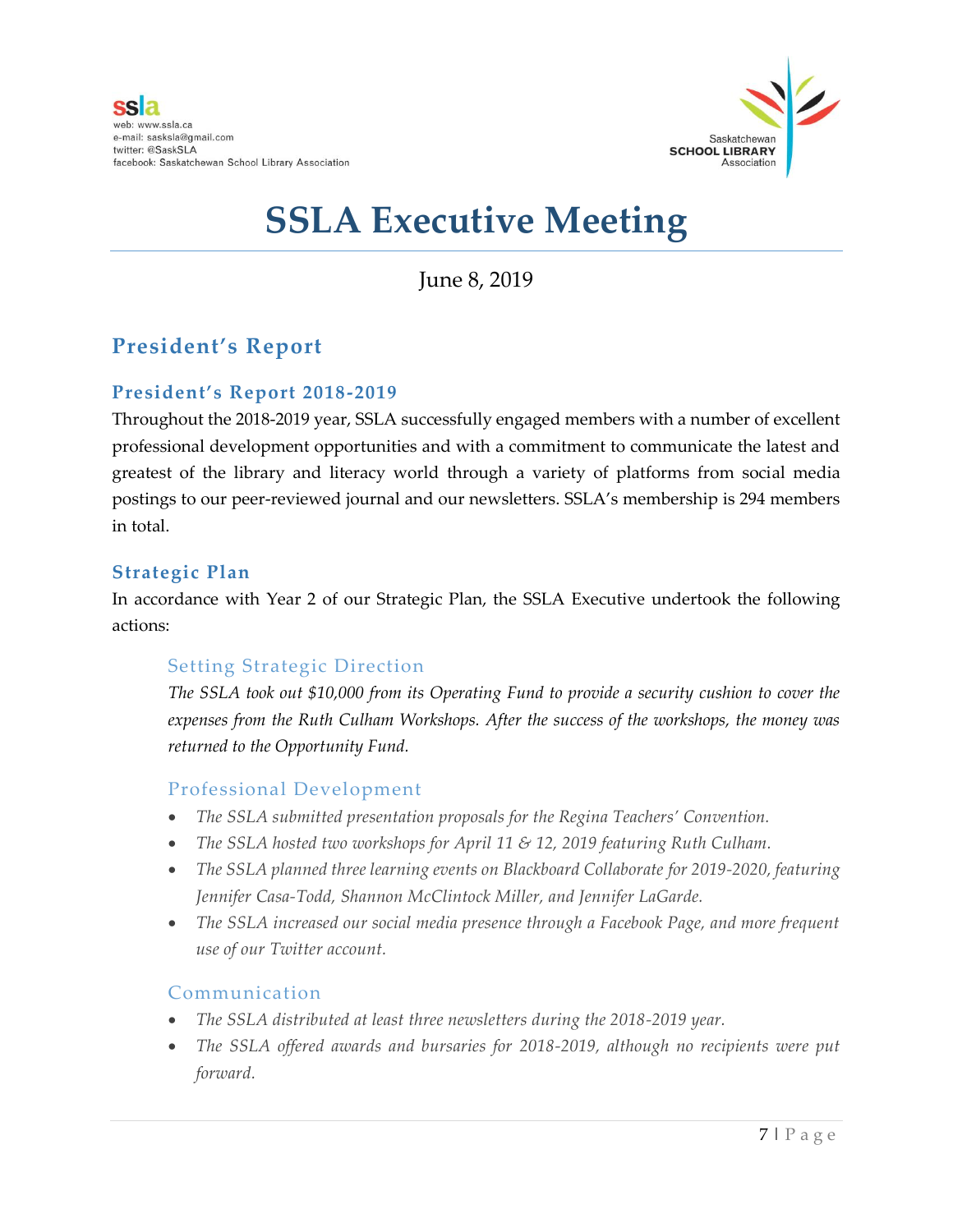

- The SSLA updated its web site under its existing domain. The Digital Badges site *digtalbadges.ssla.ca was discontinued, and the information moved to a new section of our website titled Ed Tech Tools. Updates were also made to the FNMI Resource List.*
- *The SSLA published three editions of the Medium.*
- *The SSLA held a social in celebration of its 60th Anniversary on April 11, 2019.*
- *The SSLA sent a delegate to MSLA Conference in October to hear Jennifer Casa-Todd, author of SociaLEADia. This resulted in an article for The Medium, as well as a learning event opportunity for 2019-2020.*

#### Sustainability

- *The SSLA was able to increase the Executive presence to nine members, which has allowed us to bring back Learning Events.*
- *The Constitution was amended to make all memberships the same cost, and to make the length of memberships 2-years.*

#### **SSLA Reserve Fund**

- Subdivision 1: Operating Reserves \$10,000
- The amount of \$10,000 was removed from the Operating Reserve to provide funds to cover the Ruth Culham workshops help April 11 & 12. The income of the workshops was sufficient that the full \$10,000 was returned to the Operating Reserve savings.
- Subdivision 2: Opportunity Reserves \$10,000
- The Opportunity Reserve was untouched during the 2018-2019 year.

#### **Professional Development**

SSLA continued to provide professional development by publishing three issues of *The Medium*, our professional journal and posting to *The Medium* blog hosted on the SSLA website.

Invitations were sent to Jennifer Casa-Todd, Shannon McClintock Miller, and Jennifer LaGarde to be speakers for a 2019-2020 Learning Events series. Signed contracts were returned from Jennifer Casa-Todd and Shannon McClintock Miller, and a written confirmation was received from Jennifer LaGarde.

SSLA hosted two workshop featuring Ruth Culham April  $11<sup>th</sup>$  and  $12<sup>th</sup>$ , 2019. Sessions were held in Saskatoon and Regina, with 197 participants attending between the two workshops.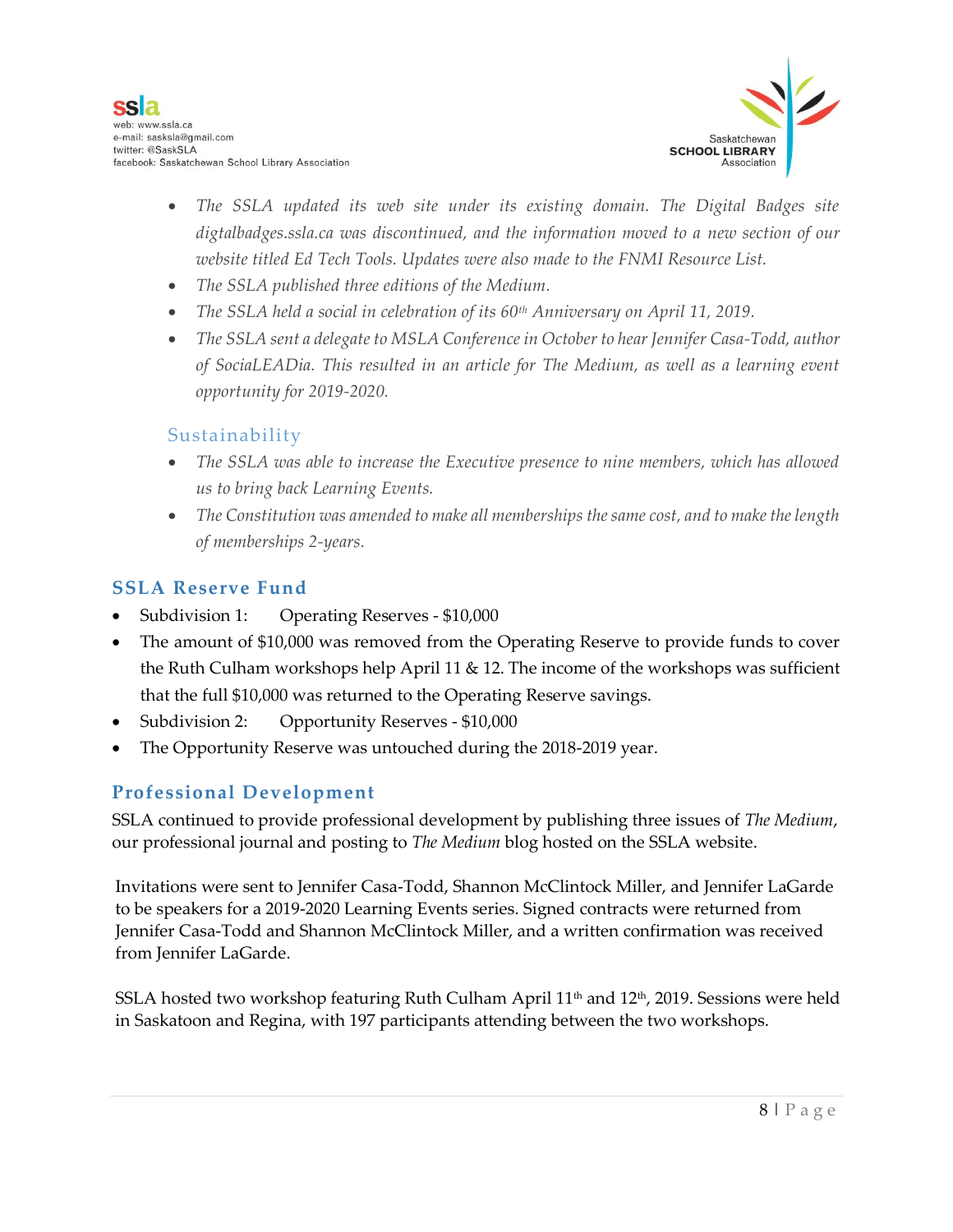

SSLA completed work on our special projects grant for a *FNMI K-6 Resources Project*. The purpose of the project is to create and post a digital curation of quality resources to support FNMI content, Treaty Education, and the ideals of the Truth and Reconciliation Commision of Canada (TRC): Calls to Action. The completed K-6 portion of the FNMI Resources page was launched in September of 2018. In April of 2019, confirmation from the STF was received in the form of a grant for the continuation of this project, covering Grades 7-12.

Looking ahead, the SSLA hopes to partner with the SLA for their 2020 conference. Negotiations for this opportunity began in May, 2018.

#### **Communication**

SSLA executive send regular newsletters to the membership and to the school division liaisons. SSLA has been successful in finding someone from almost every school division to act as a liaison to distribute SSLA news and information to school librarians across their district whether or not the school division has teacher-librarians who are SSLA members. SSLA maintains connections with a number of provincial and national groups as well. SSLA continues to have a representative on the Multitype Library Board. Through these networking relationships SSLA is able to connect its members to pertinent information provided by these groups.

#### **Sustainability**

Sustainability is the fourth pillar of SSLA's strategic plan. As the number of teacher-librarians across the province dwindles as school divisions deal with tight budgets, SSLA is concerned that teacher-librarians could be eliminated entirely across the province as evidenced by the current practice in some school divisions. SSLA was once again unable to fill all of the available executive positions forcing current executive members to perform double duties. The executive is trying a number of methods to remain viable. SSLA promotes mentorship roles on the executive so that an incoming member can have a year to be mentored before taking on the full responsibility of a position. SSLA offered participation in the AGM through Blackboard Collaborate so that members did not have to travel to Regina to be involved.

## **Action Items**

- Continuing work on a Sask School Libraries directory.
- Put archived *Medium* articles on the website.
- Work on year-end report for 2018-2019.

Report submitted by: Gaetan Hammond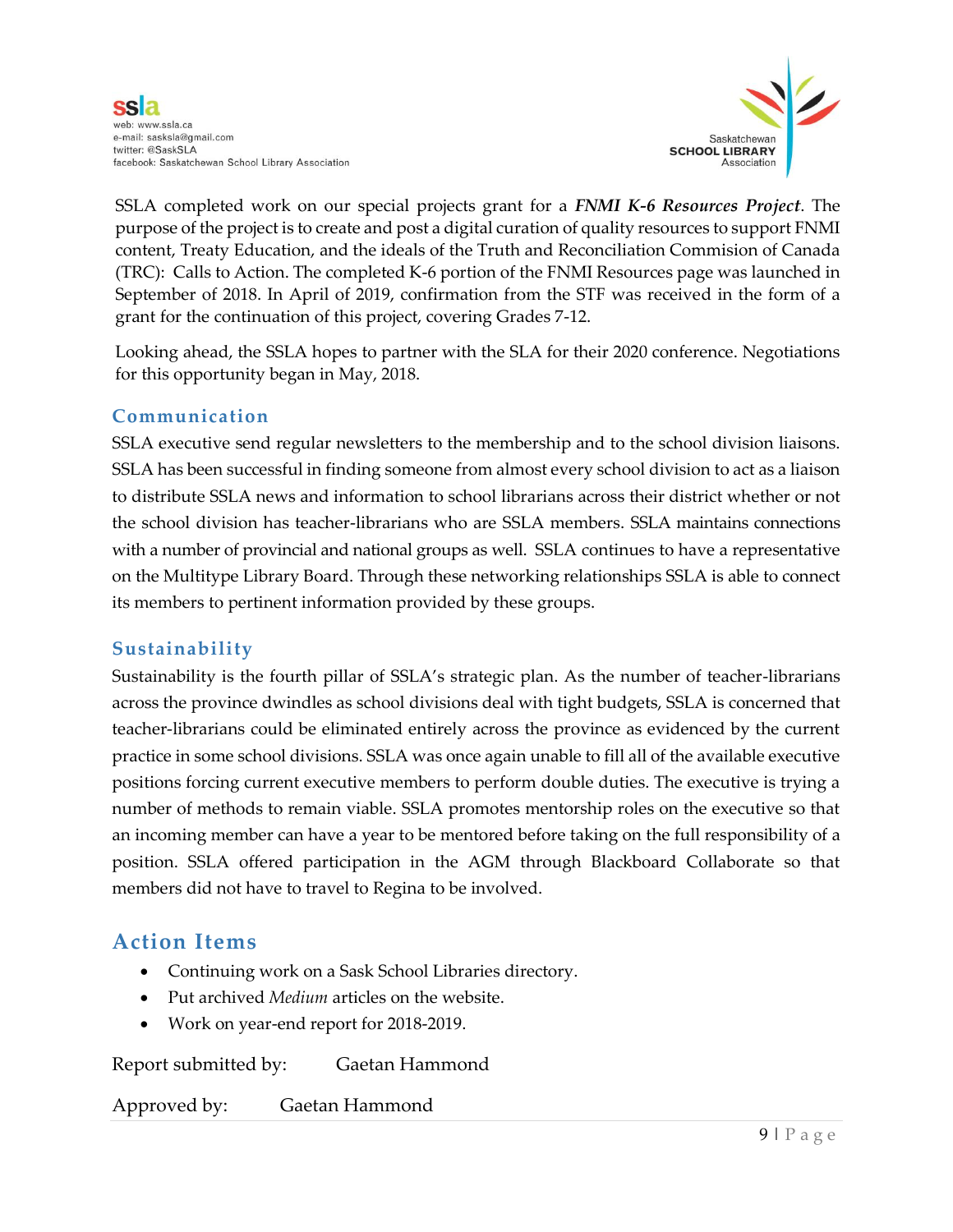

June 8, 2019

## **Past President's Report**

## **Information Items**

- Completed the school division library lead contact list to the best of my ability.
- Compiled news from our liaisons.
- Gathered legacy and archival material that has been collecting at my house.

### **Action Items**

- Submit the school division library lead contact list.
- Forward pertinent legacy materials to the President.
- Finish article for the *Medium* from the ITSummit.

Report submitted by: Charlotte Raine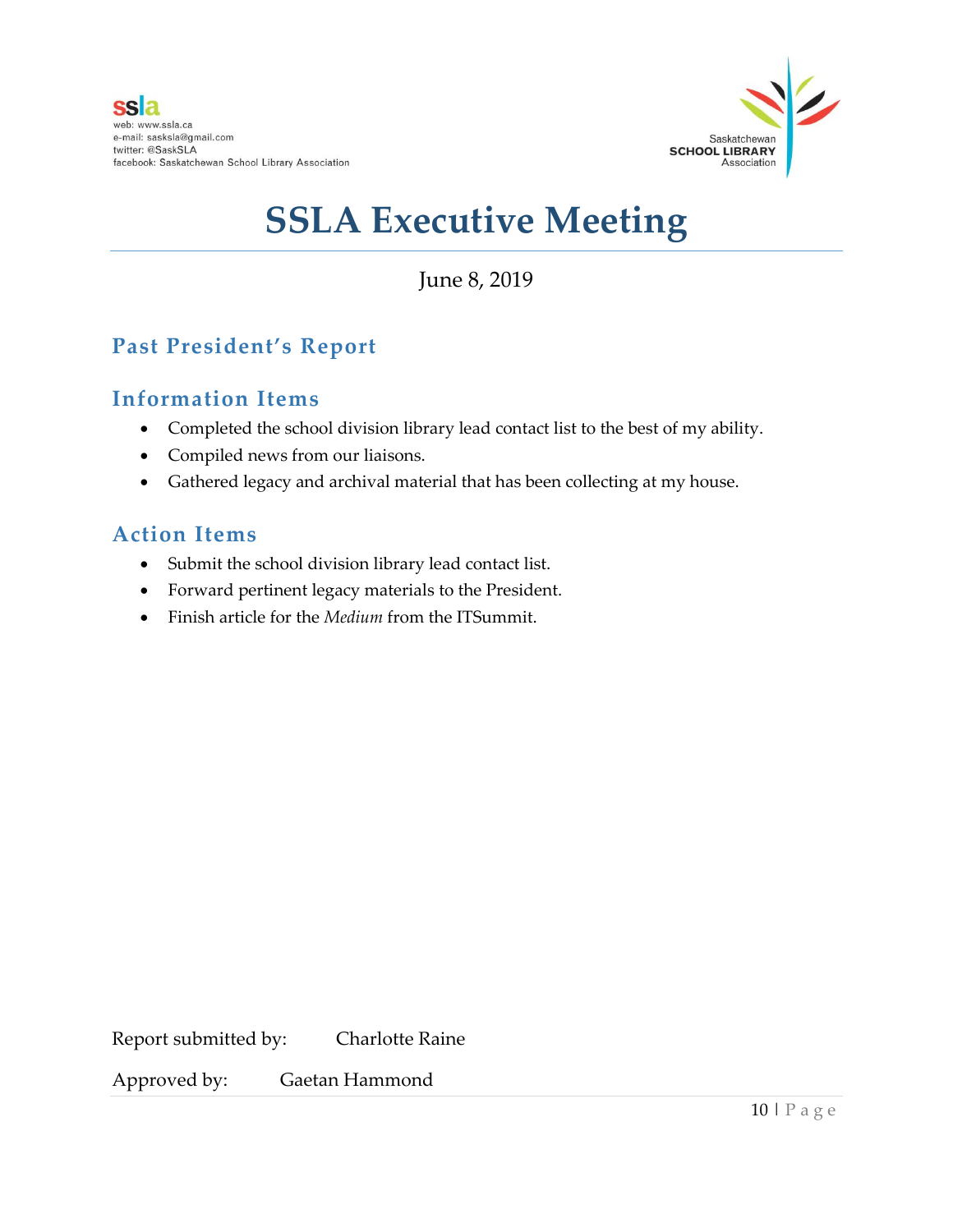

June 8, 2019

## **Treasurer's Report**

## **Information Items**

Still waiting on final cheques to go through for have a complete idea on accounts.

## **Action Items**

Year End report in July.

Report submitted by: Carol Preece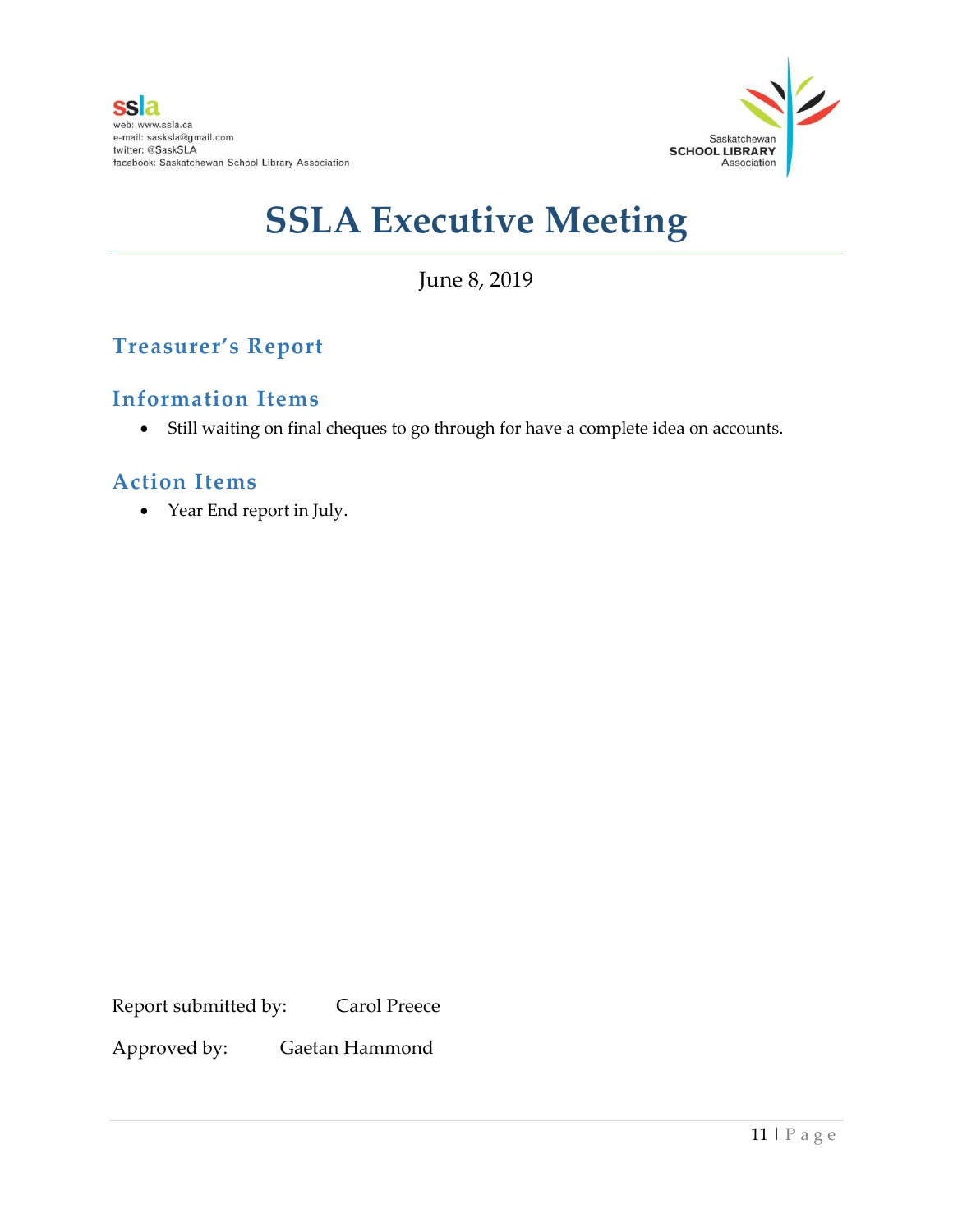

June 8, 2019

## **PD Councillor's Report**

## **Information Items**

• Nothing to report at this time.

## **Action Items**

Determine direction of 2021 Conference and look into speakers.

Report submitted by: Regan Williams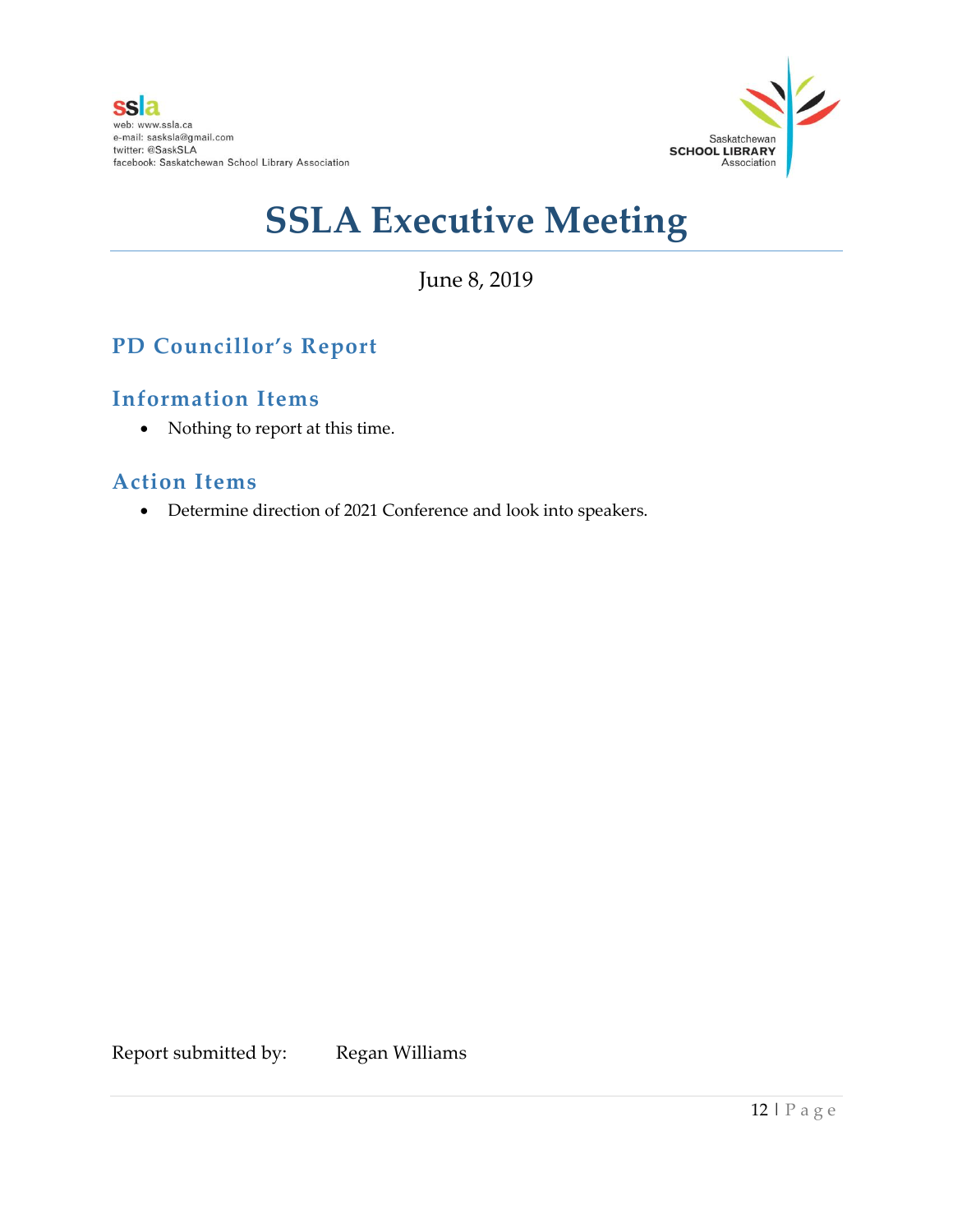

Approved by: Gaetan Hammond

## **SSLA Executive Meeting**

June 8, 2019

## **Publications Councillor's Report**

### **Information Items**

• Nothing to report at this time.

### **Action Items**

Prepare Spring/Summer edition of the medium.

Report submitted by: Katie Bell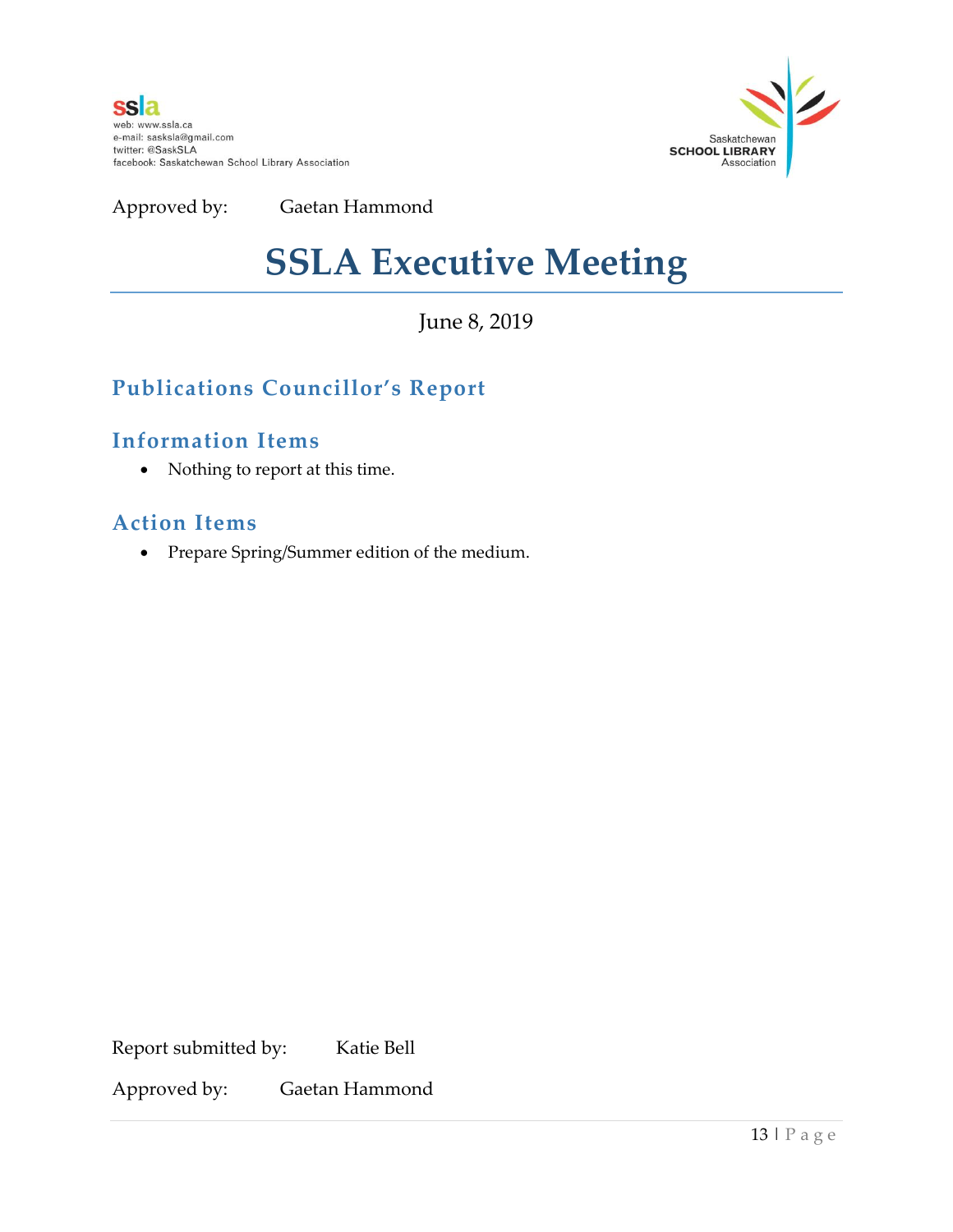

June 8, 2019

## **Special Projects Councillor's Report**

## **Information Items**

- Continued work on FNMI gathering information to add to grade 7-9 area as well as French resources.
- Submitted Interim Report to STF for the FNMI Special Projects Grant

## **Action Items**

- Move forward with TRC resource collection and classification
- Meet to discuss direction in 2019-2020.
- Prepare letter for high school teachers.

Report submitted by: Hannah Patterson and Carla Katerynych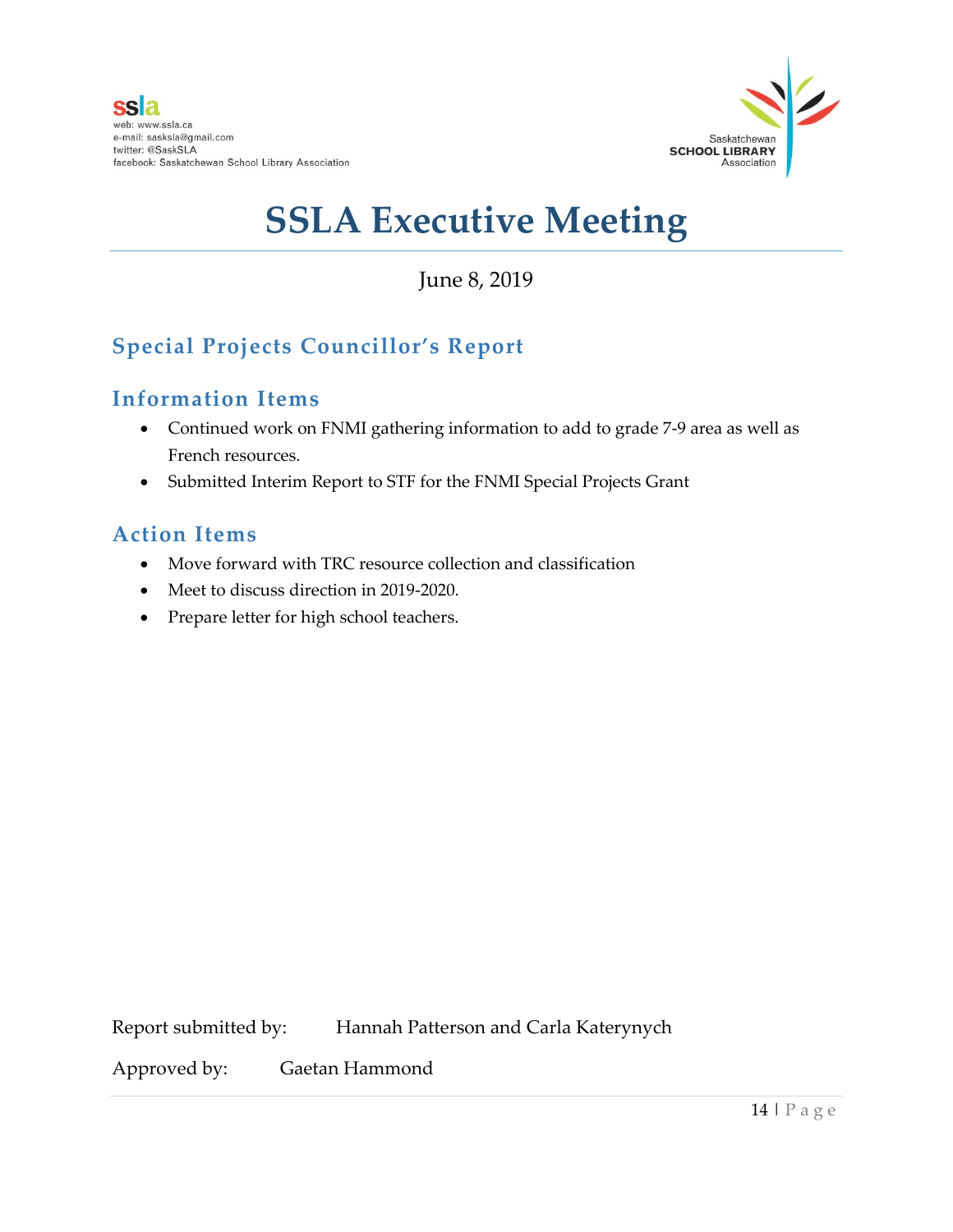

June 8, 2019

## **Secretary/Archivist/Membership's Report**

## **Information Items**

- Current membership is 294 (!)
- Spring/Summer newsletter is ready let Sophie know if you have anything to add.

## **Action Items**

- Send out spring/summer newsletter.
- Meet with incoming secretary to review membership procedures and meetings.

Report submitted by: Sophie Long